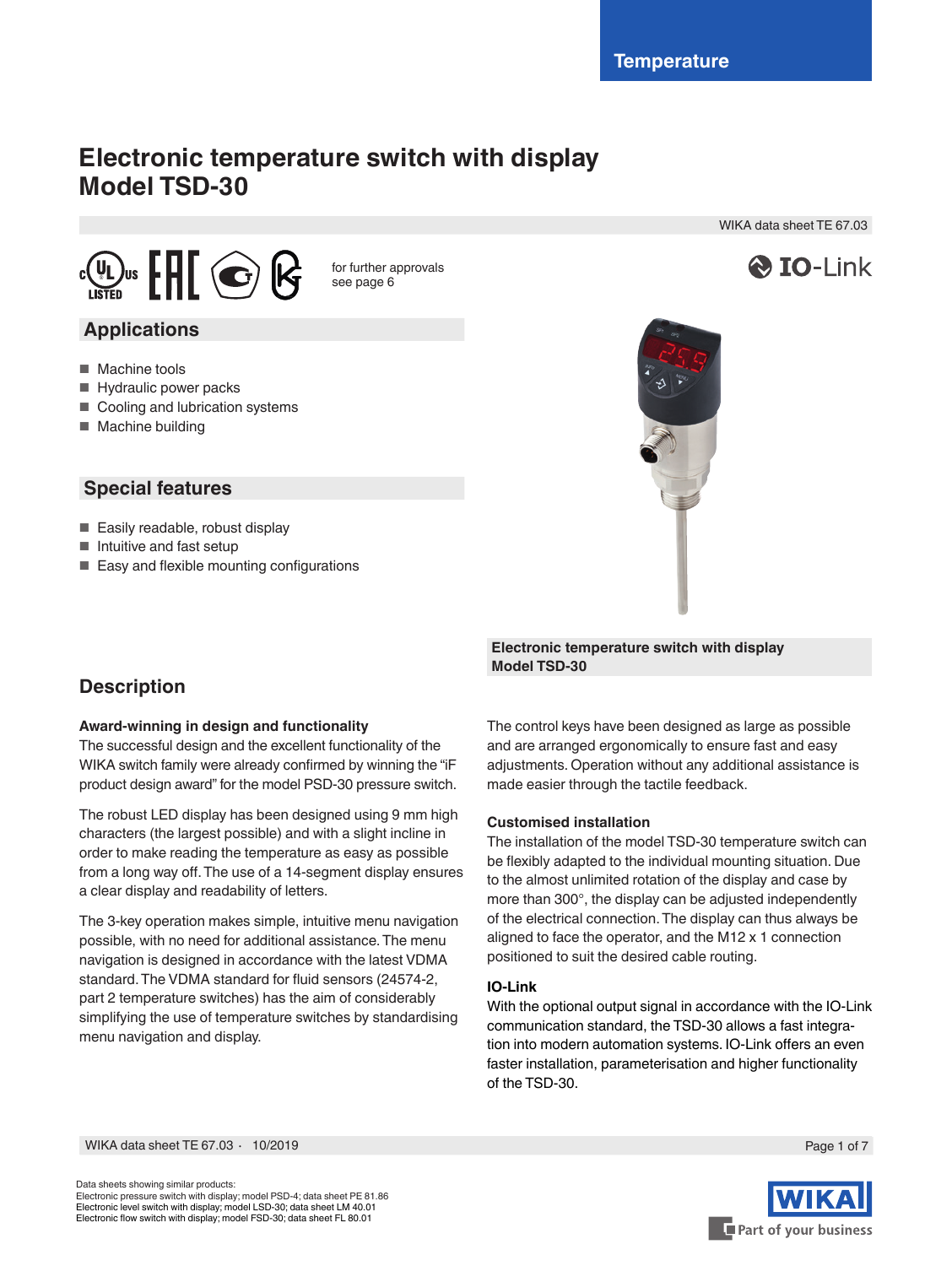## **Measuring ranges**

| <b>Selectable versions</b> |              |              |  |
|----------------------------|--------------|--------------|--|
| <b>Temperature</b>         | $^{\circ}$ C | $\mathsf{P}$ |  |
| Standard                   | $-20+80$     | $-4+176$     |  |
| Option $1^{1/2}$           | $-20+120$    | $-4$ $+248$  |  |
| Option $2^{(1)}$ 2)        | $0 + 150$    | $+32+302$    |  |

1) Only for process connections with compression fitting.

2) Installation instructions under "Operating conditions" must be observed.

## **Display**

14-segment LED, red, 4-digit, 9 mm [0.35 in] character size Display can be rotated electronically through 180° Update: 200 ms

## **Output signal**

| <b>Selectable versions</b> |                         |                 |                     |  |
|----------------------------|-------------------------|-----------------|---------------------|--|
|                            | <b>Switching output</b> |                 | Analogue signal     |  |
|                            | SP <sub>1</sub>         | SP <sub>2</sub> |                     |  |
| Option 1                   | <b>PNP</b>              |                 | 4  20 mA (3-wire)   |  |
| Option 2                   | <b>PNP</b>              |                 | DC 0  10 V (3-wire) |  |
| Option 3                   | <b>PNP</b>              | <b>PNP</b>      |                     |  |
| Option 4                   | <b>PNP</b>              | <b>PNP</b>      | 4  20 mA (3-wire)   |  |
| Option 5                   | <b>PNP</b>              | <b>PNP</b>      | DC 0  10 V (3-wire) |  |

Optionally also available with an NPN instead of a PNP switching output.

### **IO-Link, revision 1.1 (option)**

IO-Link is optionally available for all output signals. With the IO-Link option, switching output SP1 is always PNP

#### **Switching thresholds**

Switch point 1 and switch point 2 are individually adjustable

#### **Switching functions**

Normally open, normally closed, window, hysteresis (freely adjustable)

### **Switching voltage**

Supply voltage - 1 V

#### **Switching current**

- without IO-Link: max. 250 mA ■ with IO-Link: SP1 max. 100 mA
	- SP2 max. 250 mA

### **Adjustment accuracy**

≤ 0.5 % of span

## **Adjustment of zero point offset**

 $±3$  % of span

### **Scaling**

Zero point: 0 ... 25 % of span Full scale: 75 ... 100 % of span

### **Load**

Analogue signal  $4...20$  mA:  $\leq 0.5$  k $\Omega$ Analogue signal DC  $0 ... 10 V$ : > 10 k $\Omega$ 

### **Service life**

100 million switching cycles

## **Voltage supply**

### **Supply voltage U+**

DC 15 ... 35 V

### **Current consumption**

Switching outputs with

- Analogue signal 4 ... 20 mA: 70 mA
- Analogue signal DC 0 ... 10 V: 45 mA
- without analogue signal: 45 mA

IO-Link option causes a deviating current consumption

### **Total current consumption**

- without max. 600 mA including switching current<br>IO-Link:
- with IO-Link: max. 450 mA including switching current

## **Accuracy specifications**

#### **Analogue signal**

 $\leq \pm 0.5$  % of span + temperature sensor error

#### **Switching output**

≤ ±0.8 % of span + temperature sensor error

#### **Display**

 $\leq \pm (0.8 \% \text{ of span} + \text{temperature sensor error}) \pm 1 \text{ digit}$ 

#### **Temperature sensor error**

For  $°C: \pm (0.15 K + 0.002 | t)$ For  ${}^{\circ}$ F:  $\pm$  [1.8 $*$  (0.15 + 0.002 (t - 32) / 1.8)]

It I is the numerical value of the temperature without consideration of the sign.

The actually achievable accuracy is significantly determined by the mounting situation (immersion depth, probe length, operating conditions). This is especially the case for large temperature gradients between the environment and the medium.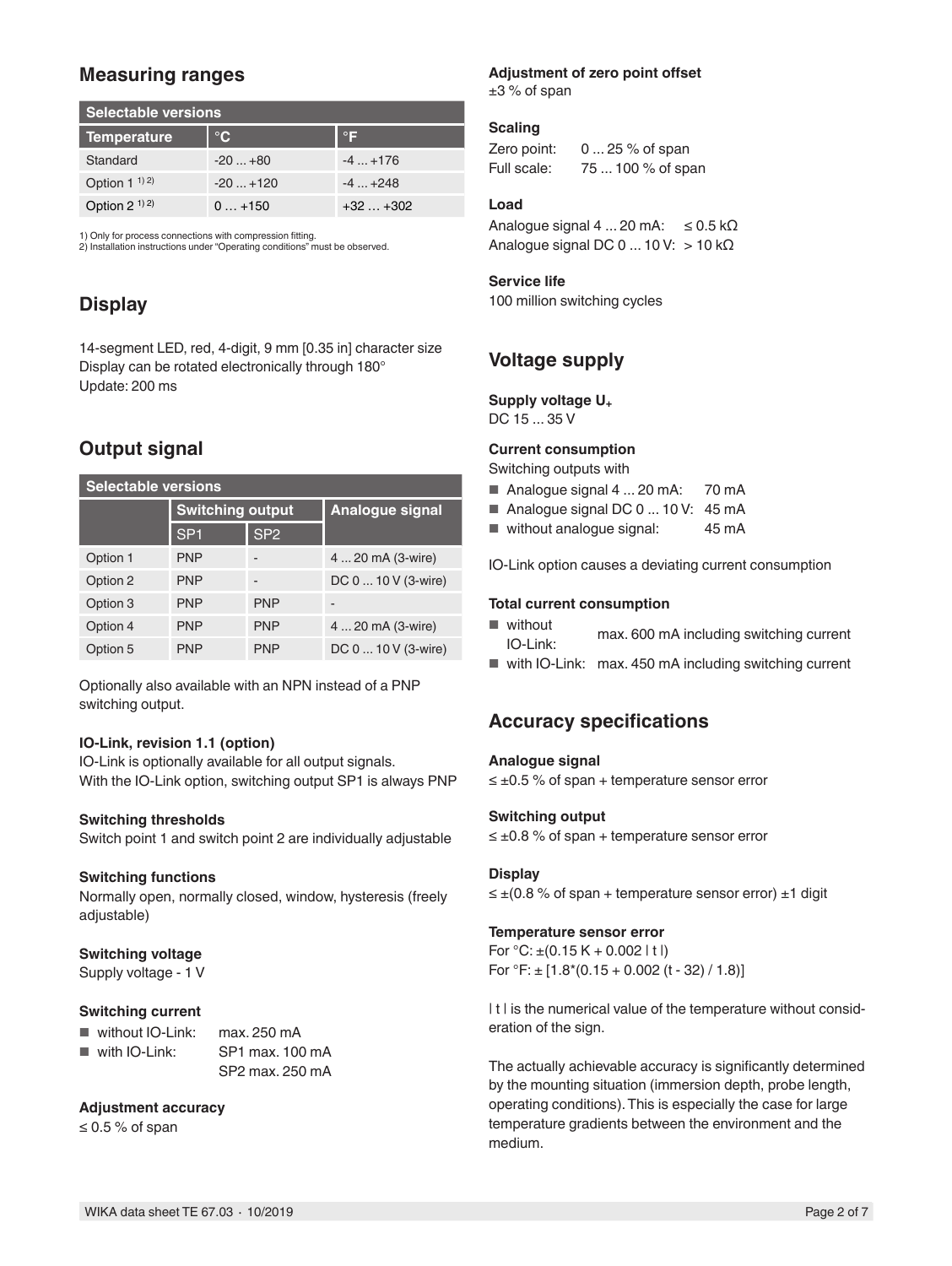## **Probe**

### **Probe length (F)**

#### **Mounting thread**



mm 25 50 100 150 200 250 300 350 in 0.98 1.97 3.94 5.91 7.87 9.84 11.81 13.8

#### **Compression fitting**



| mm | 100  | 150       | 200 | 250  | 300        | 350 |
|----|------|-----------|-----|------|------------|-----|
| in | 3.94 | 5.91 7.87 |     | 9.84 | 11.81 13.8 |     |

#### **Response time**

T05 < 5 s (per DIN EN 60751) T09 < 10 s (per DIN EN 60751)

#### **Static operating pressure**

max. 150 bar [2,175 psi]

When using a compression fitting: max. 50 bar [max. 725 psi]

## **Operating conditions**

#### **Permissible temperature ranges**

| Medium:  | see measuring ranges                    |
|----------|-----------------------------------------|
| Ambient: | -20  +80 °C [-4  +176 °F] <sup>1)</sup> |
| Storage: | $-20+80$ °C [-4  +176 °F]               |

1) At medium temperatures above 80 °C [176 °F] the permissible ambient temperature is limited to -20 ... +40 °C [-4 ... +104 °F]. In this case, the process connection has to be designed with a compression fitting.

At high medium or ambient temperatures, ensure by suitable measures that the instrument case temperature does not exceed 80 °C [176 °F] in continuous operation (the temperature is measured at the hexagon of the process connection).

#### **Air humidity**

45 ... 75 % r. h.

#### **Vibration resistance**

Probe length  $F \le 150$  mm [5.91 in]: 6 g (IEC 60068-2-6, under resonance)

Probe length  $F \ge 250$  mm [9.84 in]: 2 g (IEC 60068-2-6, under resonance)

#### **Shock resistance**

50 g (IEC 60068-2-27, mechanical)

**Ingress protection per IEC/EN 60529** IP65 and IP67

The stated ingress protection only applies when plugged in using mating connectors that have the appropriate ingress protection.

#### **Mounting position**

as required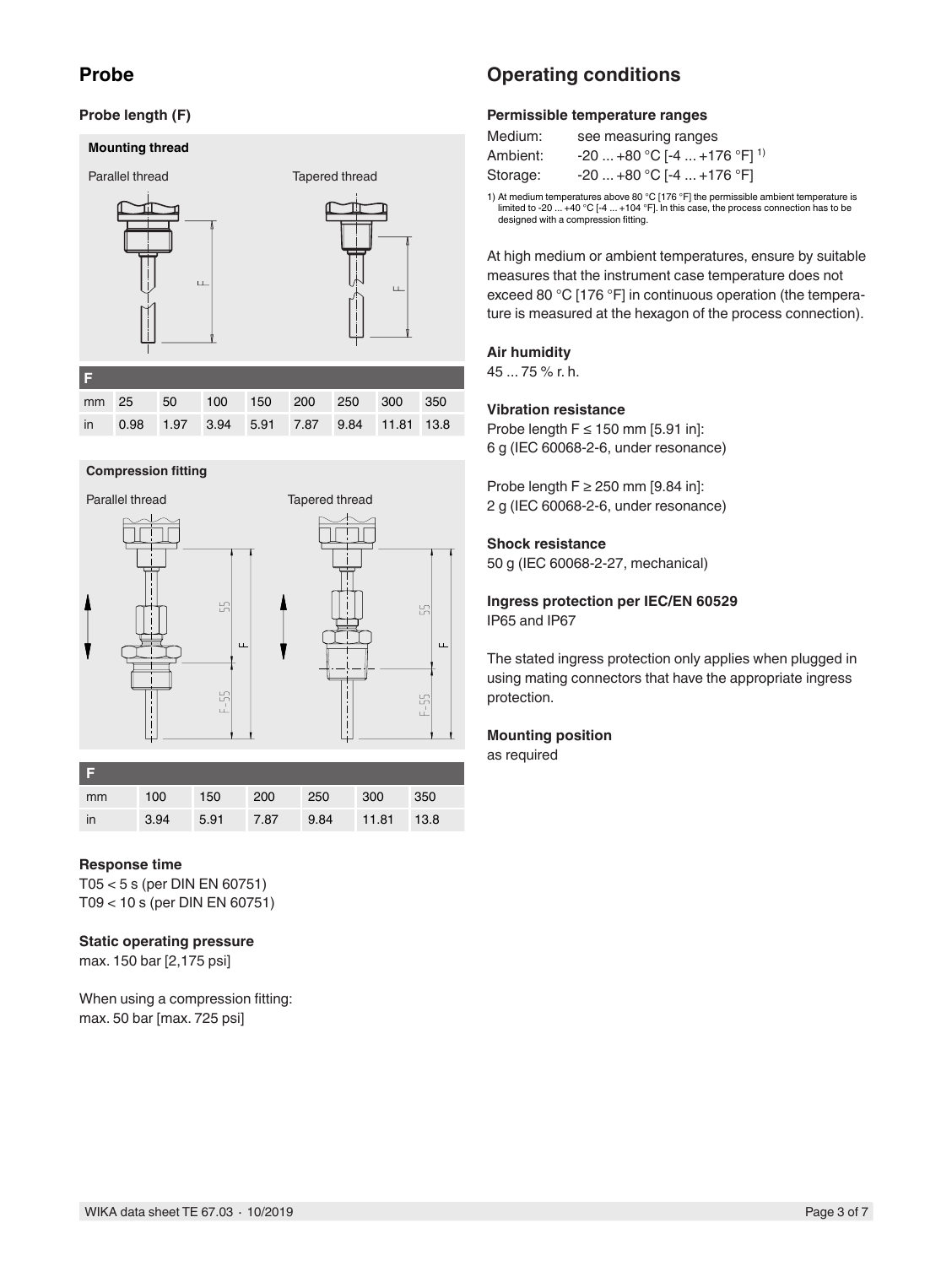## **Reference conditions**

| Temperature:      | 15  25 °C [59  77 °F]              |
|-------------------|------------------------------------|
| Atmospheric       | 950  1,050 mbar [13.78  15.23 psi] |
| pressure:         |                                    |
| Air humidity:     | $4575\%$ r. h.                     |
| Nominal position: | Process connection lower mount     |
| Supply voltage:   | DC 24 V                            |
| Load:             | see "Output signal"                |
|                   |                                    |

## **Materials**

**Wetted parts** Probe: Stainless steel 1.4571

### **Non-wetted parts**

| Stainless steel  |
|------------------|
| TPE-E            |
| PC.              |
| $PC + ABS$ blend |
|                  |

## **Process connections**

| <b>Selectable versions</b>              |                                            |  |  |
|-----------------------------------------|--------------------------------------------|--|--|
| <b>Standard</b>                         | <b>Thread</b>                              |  |  |
| <b>DIN EN ISO 1179-2</b>                | G $\frac{1}{4}$ A                          |  |  |
| (parallel thread)                       | $G \frac{1}{2} A$                          |  |  |
| <b>DIN 3852-A</b>                       | G 1/4 A with compression fitting           |  |  |
| (parallel thread)                       | $G \frac{1}{2} A$ with compression fitting |  |  |
| ANSI / ASME B1.20.1<br>(tapered thread) | $1/4$ NPT                                  |  |  |
|                                         | 1/4 NPT with compression fitting           |  |  |
|                                         | $1/2$ NPT                                  |  |  |
|                                         | $\frac{1}{2}$ NPT with compression fitting |  |  |

### **Sealings**

| <b>Selectable versions</b>                    |                         |                |  |
|-----------------------------------------------|-------------------------|----------------|--|
| <b>Connection per</b>                         | <b>Sealing material</b> |                |  |
| <b>DIN EN ISO 1179-2</b><br>(parallel thread) | Standard                | <b>NBR</b>     |  |
|                                               | Option                  | <b>FPM/FKM</b> |  |
| <b>DIN 3852-A</b><br>(parallel thread)        | Standard                | Copper         |  |

## **Electrical connections**

### **Connections**

- Circular connector M12 x 1 (4-pin)
- Circular connector M12 x 1 (5-pin) <sup>1)</sup>

1) Only for version with two switching outputs and additional analogue signal

### **Electrical safety**

Short-circuit resistance: S<sub>+</sub>/SP1/SP2 vs. U-Reverse polarity protection:  $U_+$  vs. U-<br>Insulation voltage: DC 500 V Insulation voltage: DC 500 V<br>Overvoltage protection: DC 40 V Overvoltage protection:

### **Connection diagrams**

| Circular connector M12 x 1 (4-pin) |                 |               |  |  |
|------------------------------------|-----------------|---------------|--|--|
|                                    | U+              |               |  |  |
|                                    | $U$ -           | 3             |  |  |
|                                    | $S+$            | 2             |  |  |
|                                    | SP1/C           |               |  |  |
|                                    | SP <sub>2</sub> | $\mathcal{P}$ |  |  |

### **Circular connector M12 x 1 (5-pin)**

|  | U+              |               |
|--|-----------------|---------------|
|  | IJ-             | 3             |
|  | $S+$            | 5             |
|  | SP1/C           |               |
|  | SP <sub>2</sub> | $\mathcal{D}$ |

#### **Legend:**

- U+ Positive supply voltage
- U- Reference potential<br>SP1 Switching output 1
- Switching output 1
- SP2 Switching output 2
- C Communication with IO-Link<br>S<sub>+</sub> Analogue output
- Analogue output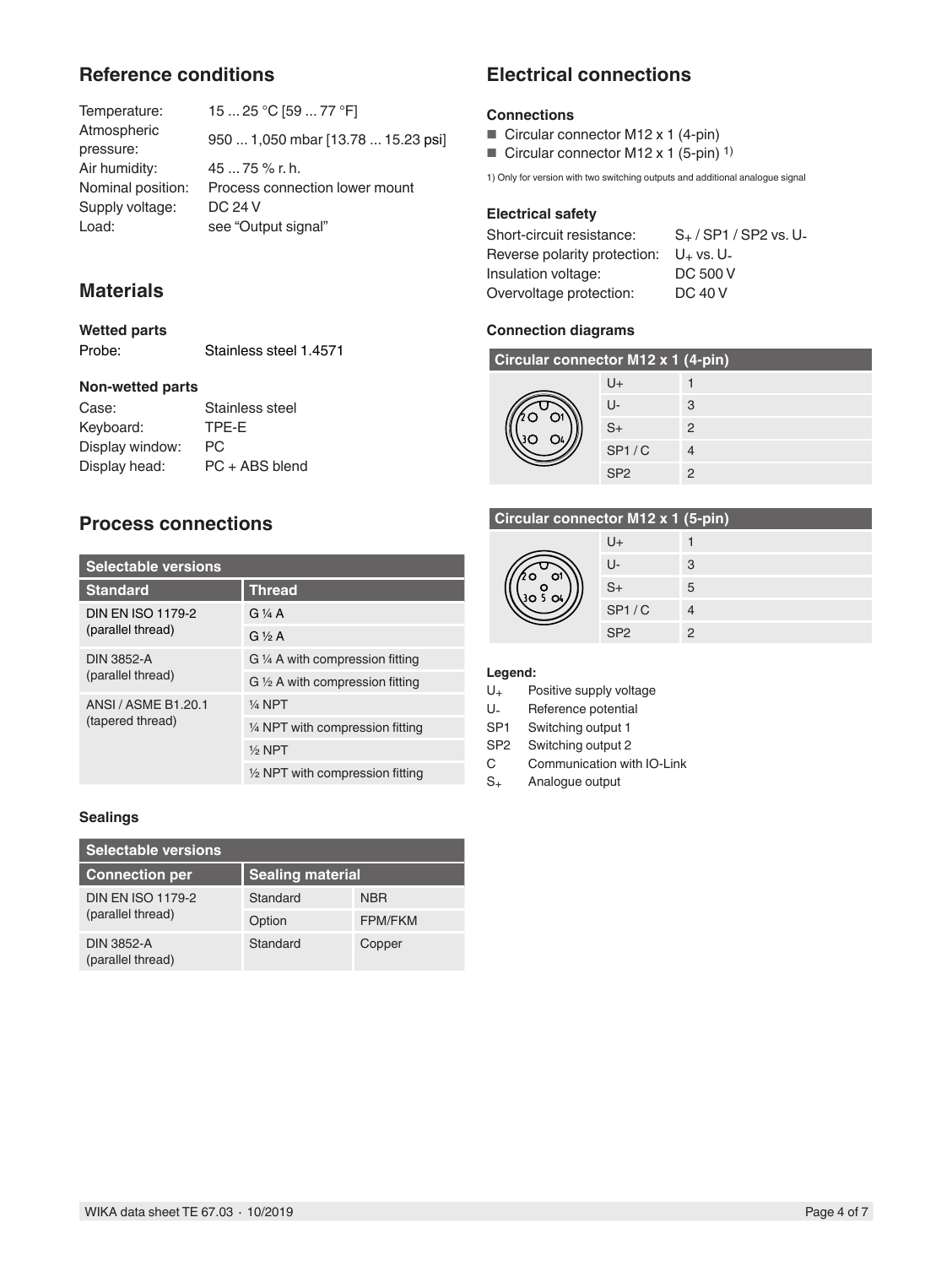## **Dimensions in mm [in]**



Temperature switch with circular connector M12 x 1 (4- and

Weight: approx. 0.3 kg [10.58 oz]



### **Compression fittings**



| G1                 | L1        | L2          | <b>SW</b>   |
|--------------------|-----------|-------------|-------------|
| $G\mathcal{V}_4$ A | 40 [1.57] | $12$ [0.47] | 19[0.75]    |
| $G \frac{1}{2} A$  | 44 [1.73] | $14$ [0.55] | $27$ [1.06] |



| G <sub>1</sub>    | L1          | L2          | <b>SW</b>   |
|-------------------|-------------|-------------|-------------|
| $\frac{1}{4}$ NPT | $41$ [1.61] | 15.1[0.59]  | 17 [0.67]   |
| $\frac{1}{2}$ NPT | $41$ [1.61] | 19.7 [0.78] | $22$ [0.87] |

For probe lengths, see page 3.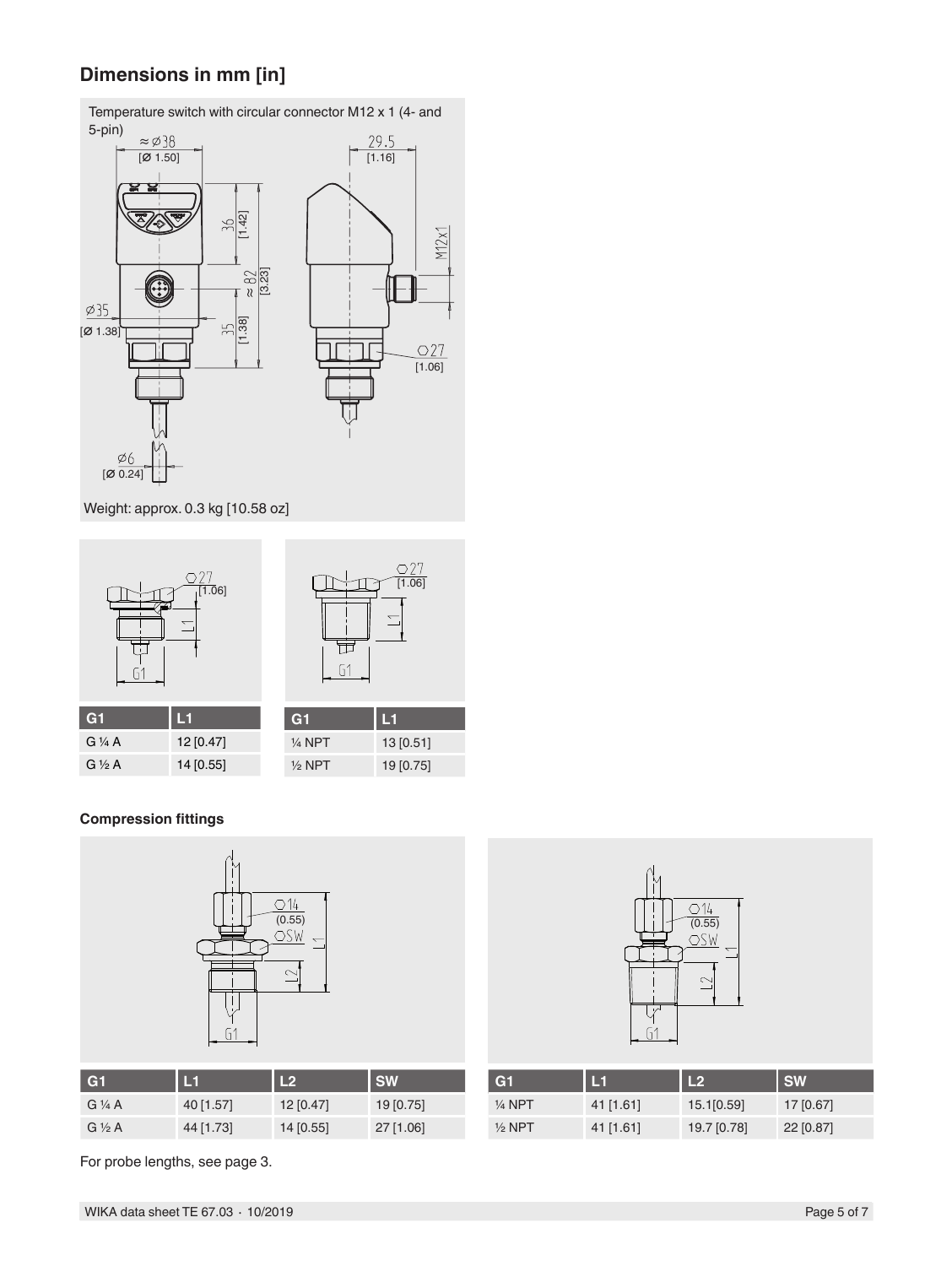## **Approvals**

| Logo                                                        | <b>Description</b>                                                                                                                                 | <b>Country</b>                   |
|-------------------------------------------------------------|----------------------------------------------------------------------------------------------------------------------------------------------------|----------------------------------|
| $C \in$                                                     | <b>EU declaration of conformity</b><br>EMC directive, EN 61326 emission (group 1, class B) and immunity (industrial application)<br>RoHS directive | European Union                   |
| $\left(\begin{smallmatrix} 0 \\ 1 \end{smallmatrix}\right)$ | <b>UL</b><br>Safety (e.g. electr. safety, overpressure, )                                                                                          | <b>USA</b>                       |
| EAD                                                         | <b>EAC</b><br><b>EMC</b> directive                                                                                                                 | Eurasian Economic Com-<br>munity |
| $\bigodot$                                                  | <b>GOST</b><br>Metrology, measurement technology                                                                                                   | Russia                           |
| ၆                                                           | <b>KazinMetr</b><br>Metrology, measurement technology                                                                                              | Kazakhstan                       |
|                                                             | <b>MTSCHS</b><br>Permission for commissioning                                                                                                      | Kazakhstan                       |
|                                                             | <b>UkrSEPRO</b><br>Metrology, measurement technology                                                                                               | Ukraine                          |
|                                                             | <b>CRN</b><br>Safety (e.g. electr. safety, overpressure )                                                                                          | Canada                           |

## **Accessories and spare parts**

| <b>Compression fittings</b> |                                         |                |  |  |  |
|-----------------------------|-----------------------------------------|----------------|--|--|--|
|                             | <b>Description</b>                      | l Order number |  |  |  |
|                             | G 1/4 A per DIN 3852-A, stainless steel | 11160136       |  |  |  |
|                             | G 1/2 A per DIN 3852-A, stainless steel | 3221555        |  |  |  |
|                             | 1/4 NPT, stainless steel                | 3232905        |  |  |  |
|                             | $\frac{1}{2}$ NPT, stainless steel      | 14043934       |  |  |  |

When using compression fittings, a limited static operating pressure of max. 50 bar (max. 725 psi) applies.

| <b>Sealings</b> |                                                   |              |  |  |  |
|-----------------|---------------------------------------------------|--------------|--|--|--|
|                 | <b>Description</b>                                | Order number |  |  |  |
|                 | NBR profile sealing G 1/4 A DIN EN ISO 1179-2     | 1537857      |  |  |  |
|                 | FPM/FKM profile sealing G 1/4 A DIN EN ISO 1179-2 | 1576534      |  |  |  |
|                 | NBR profile sealing G 1/2 A DIN EN ISO 1179-2     | 1039067      |  |  |  |
|                 | FPM/FKM profile sealing G 1/2 A DIN EN ISO 1179-2 | 1039075      |  |  |  |